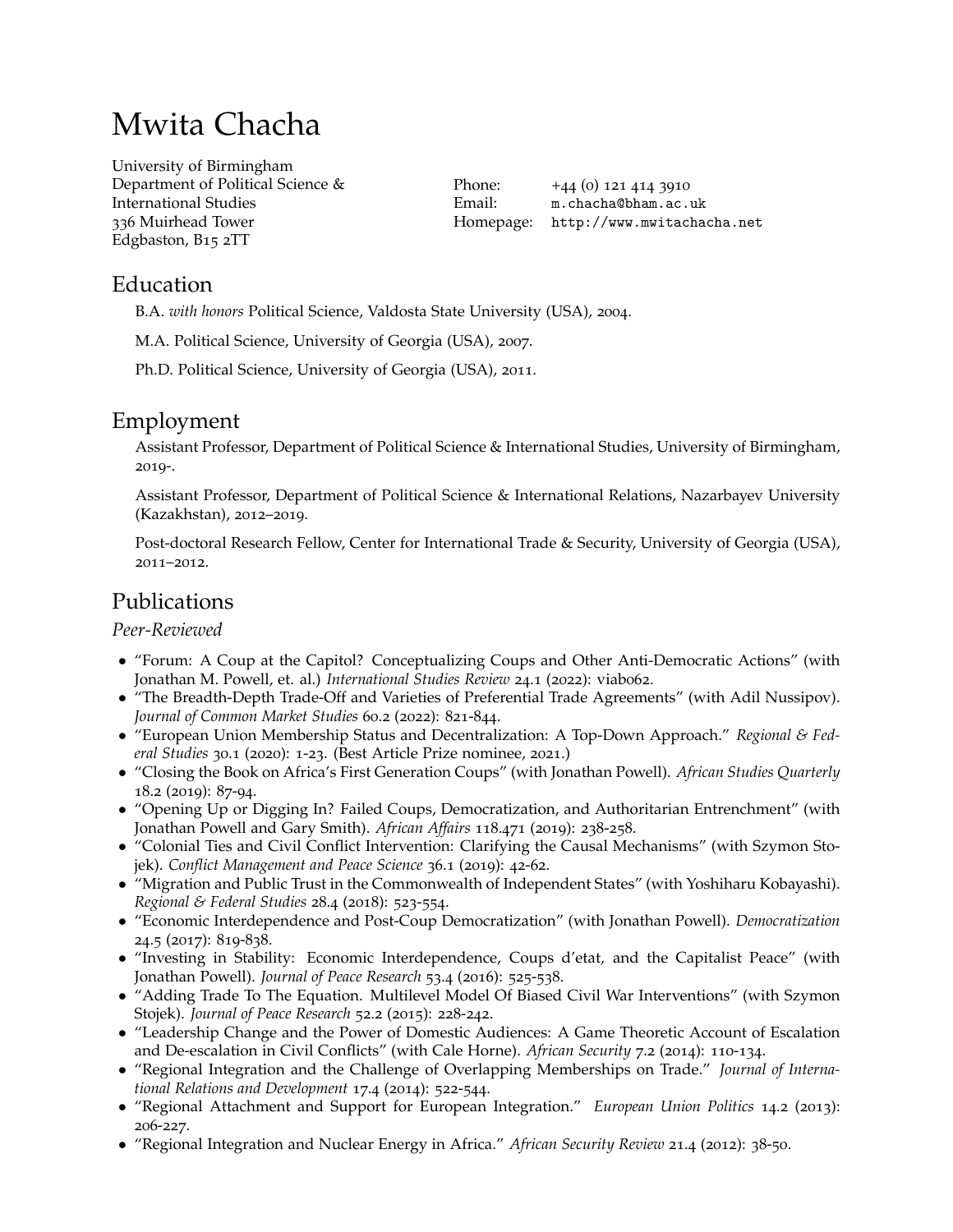#### *Commentary*

- *•* "A New Coup Era for Africa?" (with Jonathan Powell & Abigail Reynolds) *Conflict Trends* (March 2022). \*Also featured in *Independent Online*.
- *•* "The scourge of popular coups in Africa." *Democracy in Africa* (February 2022). \*Also featured in *The Continent*.
- *•* "Coups and democracy: Searching for unicorns." (with Jonathan Powell) *Arrested Dictatorship* (December 2021).
- *•* "Did the Zimbabwe Coup [Encourage](https://politicalviolenceataglance.org/2019/01/24/did-the-zimbabwe-coup-encourage-gabons-plotters/) Gabon's Plotters?" (with Jonathan Powell) *Political Violence @ a Glance* (January 2019).
- "It's been one year since Zimbabwe toppled Mugabe. Why isn't it a democracy yet?" (with Jonathan Powell) *Monkey Cage* [\(November](https://themonkeycage.org/2018/11/its-been-one-year-since-zimbabwe-toppled-mugabe-why-isnt-it-a-democracy-yet/) 2018).

#### Working Papers & Projects

- *•* "Public opinion and regional integration in sub-Saharan Africa."
- "Coups, electoral history and public support for external democracy promotion in Africa"
- "Coup leadership and the African Union's Policy on Unconstitutional Changes of Government (with Jonathan Powell).

#### Awards & Grants

- *•* University of Birmingham, 2022: POLSIS Research Fund, £1,244.
- *•* University of Birmingham, 2022: COVID Support Programme, £3,444.
- University of Birmingham, 2021: School of Government Research Fund, £500.
- Network for the Advancement of Social and Political Studies, 2017: Young Investigator Training Program Scholarship,  $\epsilon_{4,000}$ .
- *•* Nazarbayev University, 2013-2015: Research Seed Grant, \$20,000.

### Selected Conference & Invited Talks

- *•* "Public attitudes towards external democracy promotion in Africa." European Political Science Association Annual Meeting, Prague, Czechia, June 2022.
- "Coup leadership and the African Union's Policy on Unconstitutional Changes of Government," (with Jonathan Powell). 10th Eurasian Peace Science Conference, virtual, January 2022.
- "Doing the "Hatchet Work:" A Reappraisal of Leadership in Military Coups," (with Jonathan Powell). Florida Political Science Association Annual Meeting, virtual, March 2021.
- *•* "Public Awareness of the East African Community." American Political Science Association Meeting, Boston, MA, September 2018.
- Chacha, Mwita. Oil and the Propensity of Biased Civil War Interventions. European Political Science Association Meeting, Milan, Italy, June 2017.
- *•* "European Integration and Regional Autonomy." International Association Annual Meeting, Baltimore, MD, February 2017.
- *•* "Economic Openness and the Success of Civil War Mediation," (with Szymon Stojek). European Political Science Association Meeting, Brussels, Belgium, June 2016.
- *•* "Which way forward? Economic Interdependence, Coups, and Democratization," (with Jonathan Powell). American Political Science Association Meeting, San Francisco, CA, September 2015. Chacha, Mwita and Szymon Stojek. Colonial Ties and Civil Conflict Intervention: Clarifying the Causal
- Mechanisms. Midwest Political Science Association Meeting, Chicago, IL, April 2015. *•* Powell, Jonathan and Mwita Chacha. Economic Interdependence and Coup Occurrence. International Studies Association-South Annual Meeting, Richmond, Virginia, October 2014.
- *•* Chacha, Mwita. Economic and Political Determinants of Public Support for Regional Integration in East Africa. International Studies Association Annual Meeting, Toronto, Canada, March 2014.
- Chacha, Mwita. Membership Dynamics and the Evolution of Regional Integration in the Developing World. International Relations Colloquium, Political Science Department, University of Wisconsin-Madison, October 2013.

Milward, Marie and Mwita Chacha. Street Level Diplomats? Election Observers and the Role of International Organizations in Domestic Politics. Midwest Political Science Association Annual Meeting, Chicago, Illinois, April 2012.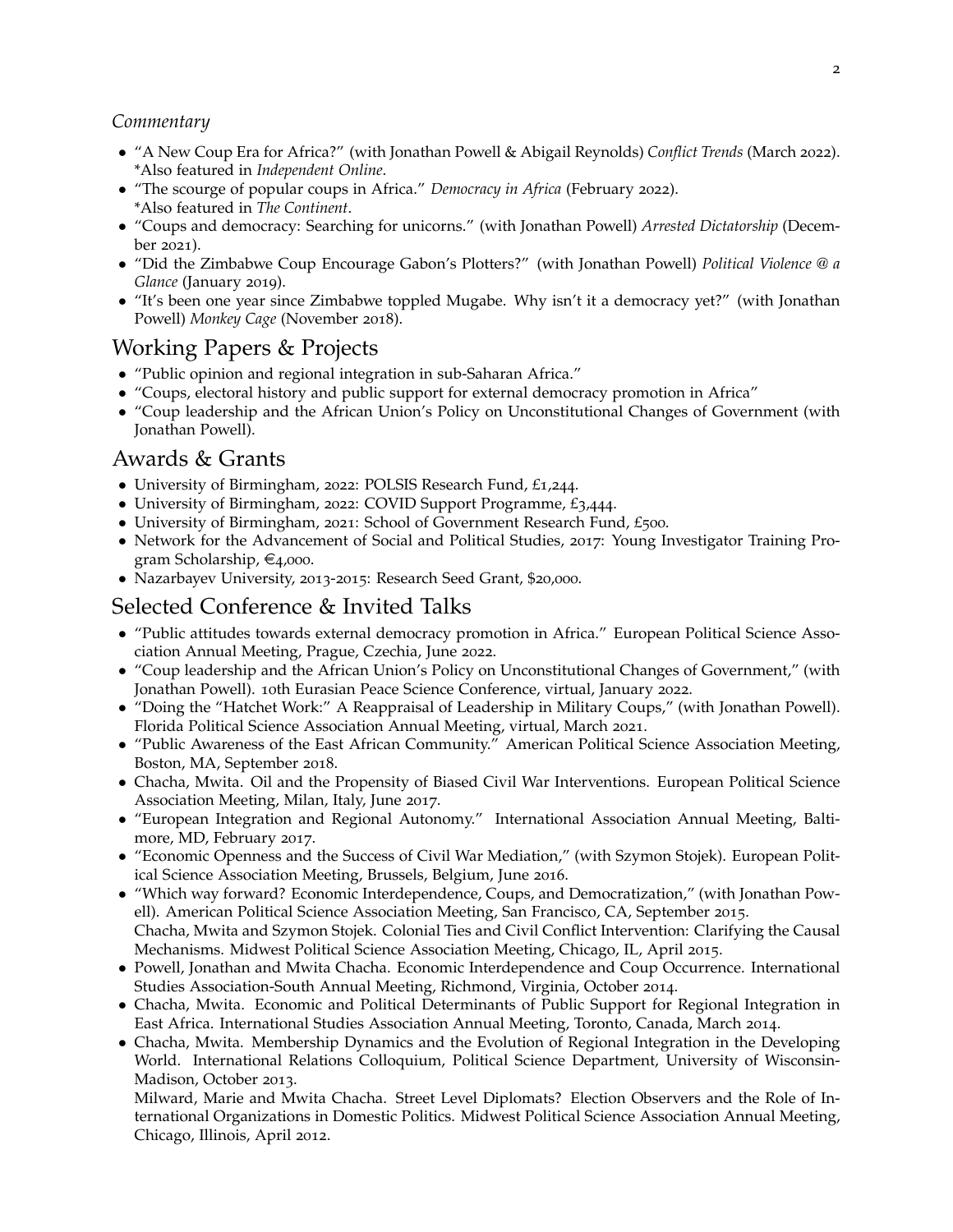### **Teaching**

#### **University of Birmingham**, UK

- *•* POLS 227: Global Governance
- *•* POLS 307: Conflict and Peace: Theory and Practice
- *•* POLS 329: Rebuilding War Torn States? Confronting Legacies of Conflict
- *•* POLS G85: International Relations Theory (Post-graduate)
- POLS G81H: Post Conflict Peacebuilding and the International Order (Post-graduate)

#### **Nazarbayev University**, Astana, Kazakhstan

- *•* PLS 150: Introduction to International Relations
- PLS 341: Politics of Development
- *•* PLS 351: International Political Economy
- PLS 352: International Relations Theory
- *•* PLS 353: Politics of European Integration
- PLS 359: United Nations
- *•* PLS 458/558: International Organization
- *•* PLS 550: Core Seminar in International Relations (Post-graduate)

#### Service

#### **University of Birmingham**

- Member, School of Government Equality, Diversity, and Inclusion Committee (2022-)
- Deputy Director, Department of Political Science and International Relations Post-graduate programmes  $(2021-)$
- Member, Department of Political Science and International Relations Research Committee (2021-)
- *•* Library Representative, Department of Political Science and International Relations (2020-2021)
- *•* Distance Learning Co-Lead, Department of Political Science and International Relations (2020-2021)

#### **Nazaarbayev University**

- Chair, School of Humanities and Social Sciences Institutional Research Ethics Committee (2016-2019).
- *•* Senator, Nazarbayev University Faculty Senate (2016-2018).
- *•* School of Humanities and Social Sciences Inclusion Task Force (2016-2019)
- Member, School of Humanities and Social Sciences Research Committee (2014-2018)
- Chair, School of Humanities and Social Sciences Student Conference Sub-Committee (Fall 2014).
- Member, School of Humanities and Social Sciences Student Affairs Committee (2013-2014)
- Member, Nazarbayev University Library Committee (2012-2017)
- *•* Chair, School of Humanities and Social Sciences Library Committee (2012-2013).

#### **Reviewer**

| American Political Science Review                 | Applied Economics                             |
|---------------------------------------------------|-----------------------------------------------|
| British Journal of Politics & International Rela- | Cambridge Review of International Affairs     |
| tions                                             |                                               |
| <b>Comparative Political Studies</b>              | Conflict Management & Peace Science           |
| De Gruyter                                        | Democratization                               |
| Digital War                                       | European Union Politics                       |
| International Interactions                        | <b>International Studies Perspectives</b>     |
| <b>International Studies Quarterly</b>            | <b>International Political Science Review</b> |
| Journal of Conflict Resolution                    | Journal of European Integration               |
| Journal of Global Security Studies                | Journal of International Relations & Develop- |
|                                                   | ment                                          |
| Journal of Politics                               | Journal of Peace Research                     |
| Regional & Federal Studies                        | Regional Studies                              |
| Palgrave-McMillan                                 | Social Science Quarterly                      |
| Springer                                          |                                               |